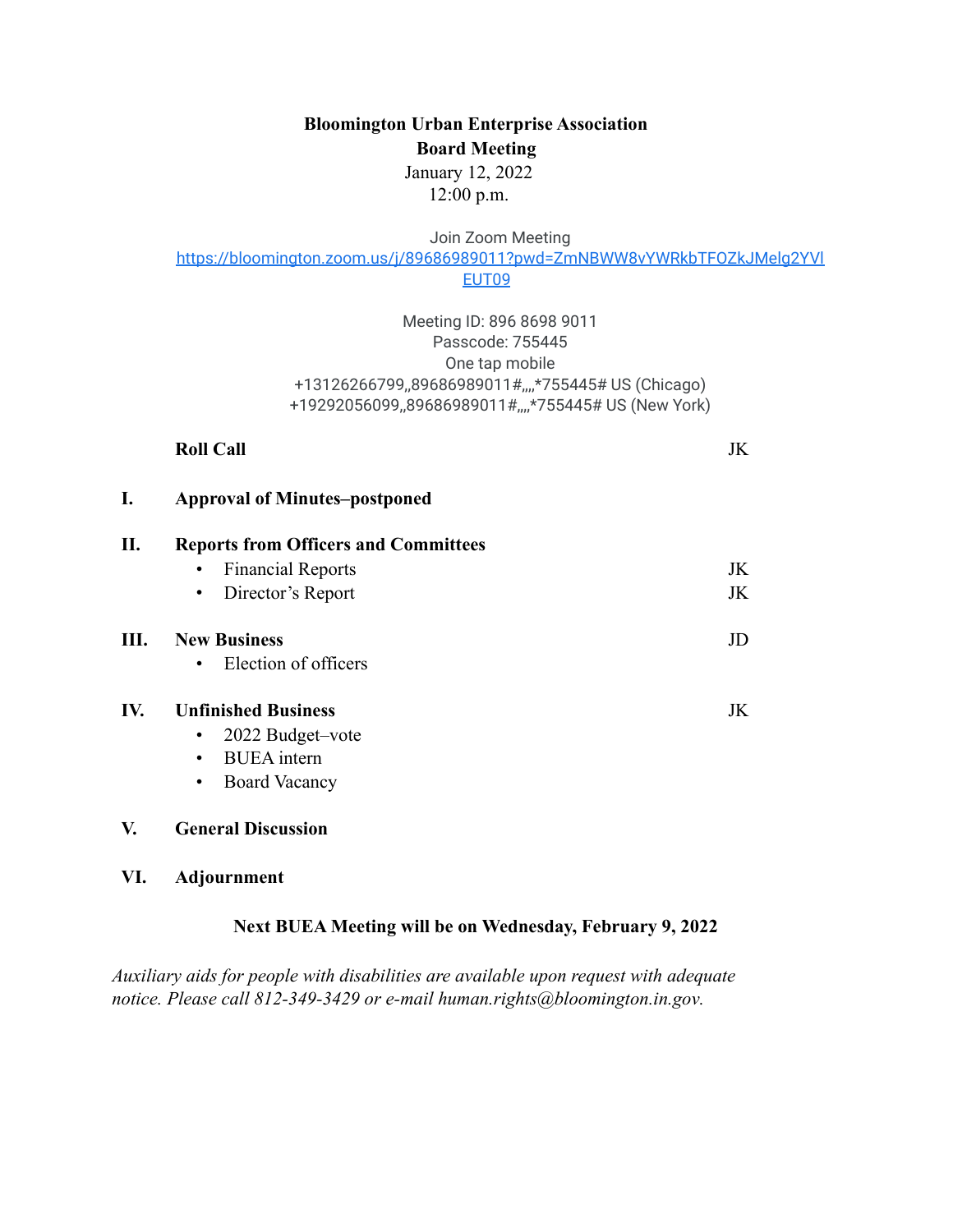### 12:29 PM Bloomington Urban Enterprise Association 01/11/22 **Balance Sheet** As of December 31, 2021

|                                                  | Dec 31, 21            |
|--------------------------------------------------|-----------------------|
| <b>ASSETS</b>                                    |                       |
| <b>Current Assets</b>                            |                       |
| <b>Checking/Savings</b>                          |                       |
| <b>Cash &amp; Cash Equilivants</b>               |                       |
| <b>First Financial Bank</b>                      |                       |
| FFB - Checking                                   | -6,900.96             |
| FFB - Money Market                               | 82.36                 |
| FFB - Savings                                    | 1,836,063.23          |
| <b>Total First Financial Bank</b>                | 1,829,244.63          |
| German American Bank                             | 215,117.90            |
| <b>IU Credit Union</b>                           | 203,267.87            |
| <b>Peoples State Bank</b>                        | 104,136.06            |
| <b>Total Cash &amp; Cash Equilivants</b>         | 2,351,766.46          |
| <b>Total Checking/Savings</b>                    | 2,351,766.46          |
| <b>Total Current Assets</b>                      | 2,351,766.46          |
| <b>Other Assets</b>                              |                       |
| Notes Receviable - Long Term                     |                       |
| <b>Big Brothers Big Sisters</b>                  | 25,000.00             |
| <b>Big Time Trading</b>                          | 25,000.00             |
| <b>Blooming Pets Alive</b>                       | 10,000.00             |
| <b>Bloomington Massage &amp; Body Work</b>       | 20,000.00             |
| <b>BTown Beauty Supply</b><br><b>Gaian Hands</b> | 15,000.00             |
| <b>KC Designs</b>                                | 7,000.00<br>20,000.00 |
| Lash Envy                                        | 5,170.00              |
| <b>Michael's Uptown Cafe</b>                     | 8,472.09              |
| My Fin, The Tap                                  | 10,426.01             |
| <b>My Sport's Locker</b>                         | 50,000.00             |
| <b>PALS</b>                                      | 25,000.00             |
| <b>Red Tire Cab</b>                              | 12,000.00             |
| <b>Sew Secret</b>                                | 5,000.00              |
| <b>Spiral Bodies</b>                             | 19,000.00             |
| The Right Hand Lady LLC                          | 6,000.00              |
| <b>Vanishing Aesthetics</b>                      | 50,000.00             |
| <b>Total Notes Receviable - Long Term</b>        | 313,068.10            |
| <b>Total Other Assets</b>                        | 313,068.10            |
| <b>TOTAL ASSETS</b>                              | 2,664,834.56          |
| <b>LIABILITIES &amp; EQUITY</b>                  |                       |
| Liabilities                                      |                       |
| <b>Current Liabilities</b>                       |                       |
| <b>Accounts Payable</b>                          |                       |
| <b>Accounts Payable</b>                          | 23,875.00             |
| <b>Total Accounts Payable</b>                    | 23,875.00             |
| <b>Total Current Liabilities</b>                 | 23,875.00             |
| <b>Total Liabilities</b>                         | 23,875.00             |
| <b>Equity</b>                                    |                       |
| <b>Opening Balance Equity</b>                    | 1,565,019.23          |
| <b>Unrestricted Net Assets</b>                   | 789,759.06            |
| <b>Net Income</b>                                | 286,181.27            |
| <b>Total Equity</b>                              | 2,640,959.56          |
| TOTAL LIABILITIES & EQUITY                       | 2,664,834.56          |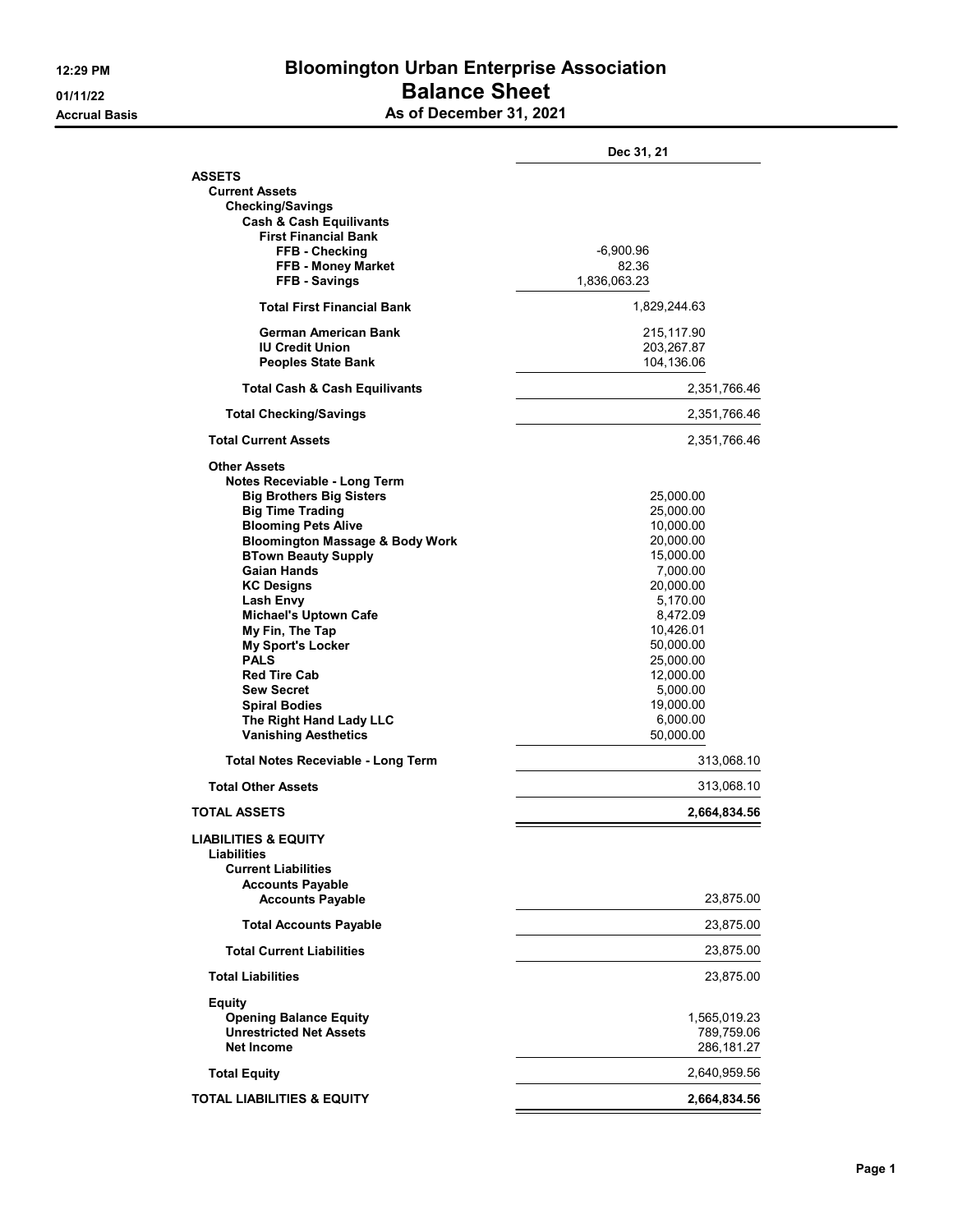## 4:08 PM Bloomington Urban Enterprise Association 01/11/22 Profit & Loss Accrual Basis **Accrual Basis January through December 2021**

|                                                                  | Jan - Dec 21          |
|------------------------------------------------------------------|-----------------------|
| <b>Ordinary Income/Expense</b>                                   |                       |
| Income                                                           |                       |
| <b>AIEZ Fees Refunded</b>                                        | 18,925.02             |
| <b>Business Zone Loan Interest</b>                               | 563.42                |
| <b>EZID Loan Program Interest</b>                                | 21.19                 |
| Zone Membership Fees                                             | 519,796.63            |
| <b>Total Income</b>                                              | 539,306.26            |
| <b>Expense</b>                                                   |                       |
| <b>Bank Service Charges</b>                                      | 19.00                 |
| Grants                                                           |                       |
| <b>Facade Grants</b><br><b>Grants-Miscellaneous</b>              | 15,338.75             |
| <b>Recover Forward Grants</b>                                    | 1,000.00<br>44,100.00 |
| <b>School Grants</b>                                             | 35,000.00             |
| <b>Zone Arts Grants</b>                                          | 5,499.00              |
| <b>Total Grants</b>                                              | 100,937.75            |
| <b>Insurance Expense</b>                                         | 3,382.00              |
| <b>Professional Fees</b>                                         |                       |
| <b>Accounting</b>                                                | 780.00                |
| <b>Management</b>                                                | 40,000.00             |
| <b>Total Professional Fees</b>                                   | 40,780.00             |
| <b>Professional Services</b>                                     |                       |
| <b>SBDC</b>                                                      | 45,000.00             |
| <b>Total Professional Services</b>                               | 45,000.00             |
| <b>RDC TIF Zone Participation Fee</b>                            | 51,887.43             |
| <b>Scholarships</b>                                              | 6,318.26              |
| <b>Business Scholarships</b><br><b>DEI Training Scholarships</b> | 675.00                |
| <b>Resident Scholarships</b>                                     | 3,000.00              |
|                                                                  |                       |
| <b>Total Scholarships</b>                                        | 9,993.26              |
| <b>Special Projects</b><br><b>Lemonade Day</b>                   |                       |
|                                                                  | 2,500.00              |
| <b>Total Special Projects</b>                                    | 2,500.00              |
| Void                                                             | 0.00                  |
| <b>Total Expense</b>                                             | 254,499.44            |
| <b>Net Ordinary Income</b>                                       | 284,806.82            |
| <b>Other Income/Expense</b>                                      |                       |
| <b>Other Income</b>                                              |                       |
| <b>Interest Income</b>                                           | 1,374.45              |
| <b>Total Other Income</b>                                        | 1,374.45              |
| <b>Net Other Income</b>                                          | 1,374.45              |
| Net Income                                                       | 286,181.27            |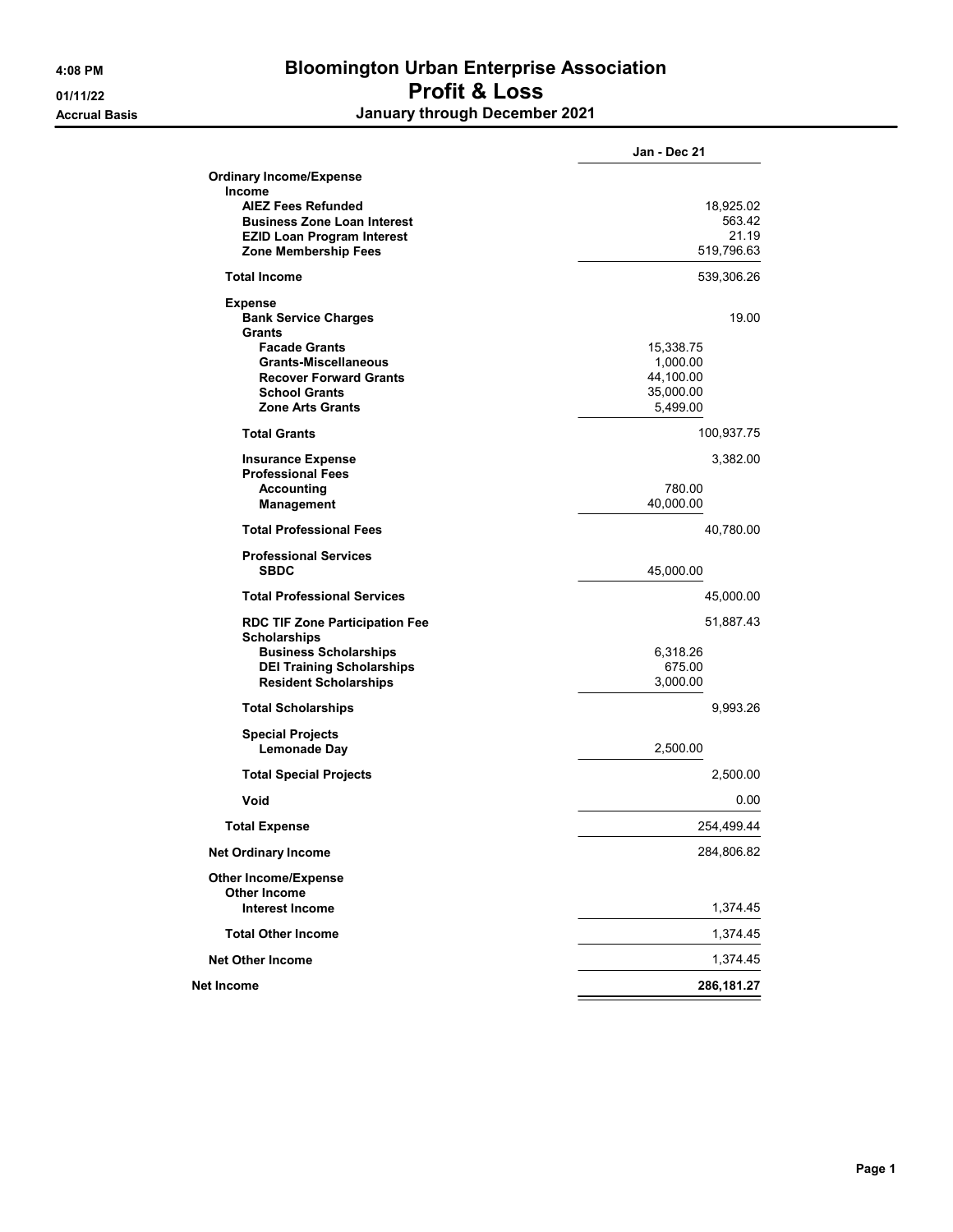| <b>2022 BUEA Grant Commitments</b>    | 12/6/21 | <b>Approved</b><br>2022 | Committed  | Paid   |  |
|---------------------------------------|---------|-------------------------|------------|--------|--|
|                                       |         | <b>Budget</b>           |            |        |  |
| Education:                            |         |                         |            |        |  |
| <b>School Grants</b>                  |         | \$35,000.00             |            |        |  |
| <b>Resident Scholarships</b>          |         | \$10,500.00             |            |        |  |
| Lemonade Day                          |         | \$2,500.00              |            |        |  |
| Sub-Total                             |         | \$48,000.00             | \$0.00     | \$0.00 |  |
|                                       |         |                         |            |        |  |
| <b>Business and Entrepreneurship:</b> |         |                         |            |        |  |
| <b>Business Scholarship Program</b>   |         | \$5,000.00              | \$0.00     | \$0.00 |  |
| SBDC/Cook Center/Mill                 |         | \$45,000.00             |            |        |  |
| <b>Dimension Mill Zone day passes</b> |         | \$1,000.00              |            |        |  |
| Anti-Racism / DEI Scholarship         |         | \$15,000.00             | \$6,250.00 |        |  |
| Sub-Total                             |         | \$66,000.00             | \$6,250.00 | \$0.00 |  |
|                                       |         |                         |            |        |  |
| <b>Arts and Culture:</b>              |         |                         |            |        |  |
| Zone Art Grants                       |         | \$80,000.00             | \$0.00     | \$0.00 |  |
| Historic Façade Grant                 |         | \$40,000.00             |            |        |  |
| City Art Program                      |         | \$30,000.00             | \$0.00     | \$0.00 |  |
| Sub-Total                             |         | \$150,000.00            | \$0.00     | \$0.00 |  |
| <b>Grant Making Budget Sub-Total</b>  |         | \$264,000.00            | \$6,250.00 | \$0.00 |  |
|                                       |         |                         |            |        |  |
|                                       |         |                         |            |        |  |
|                                       |         |                         |            |        |  |
|                                       |         |                         |            |        |  |
|                                       |         |                         |            |        |  |
|                                       |         |                         |            |        |  |
|                                       |         |                         |            |        |  |
|                                       |         |                         |            |        |  |
|                                       |         |                         |            |        |  |
|                                       |         |                         |            |        |  |
|                                       |         |                         |            |        |  |